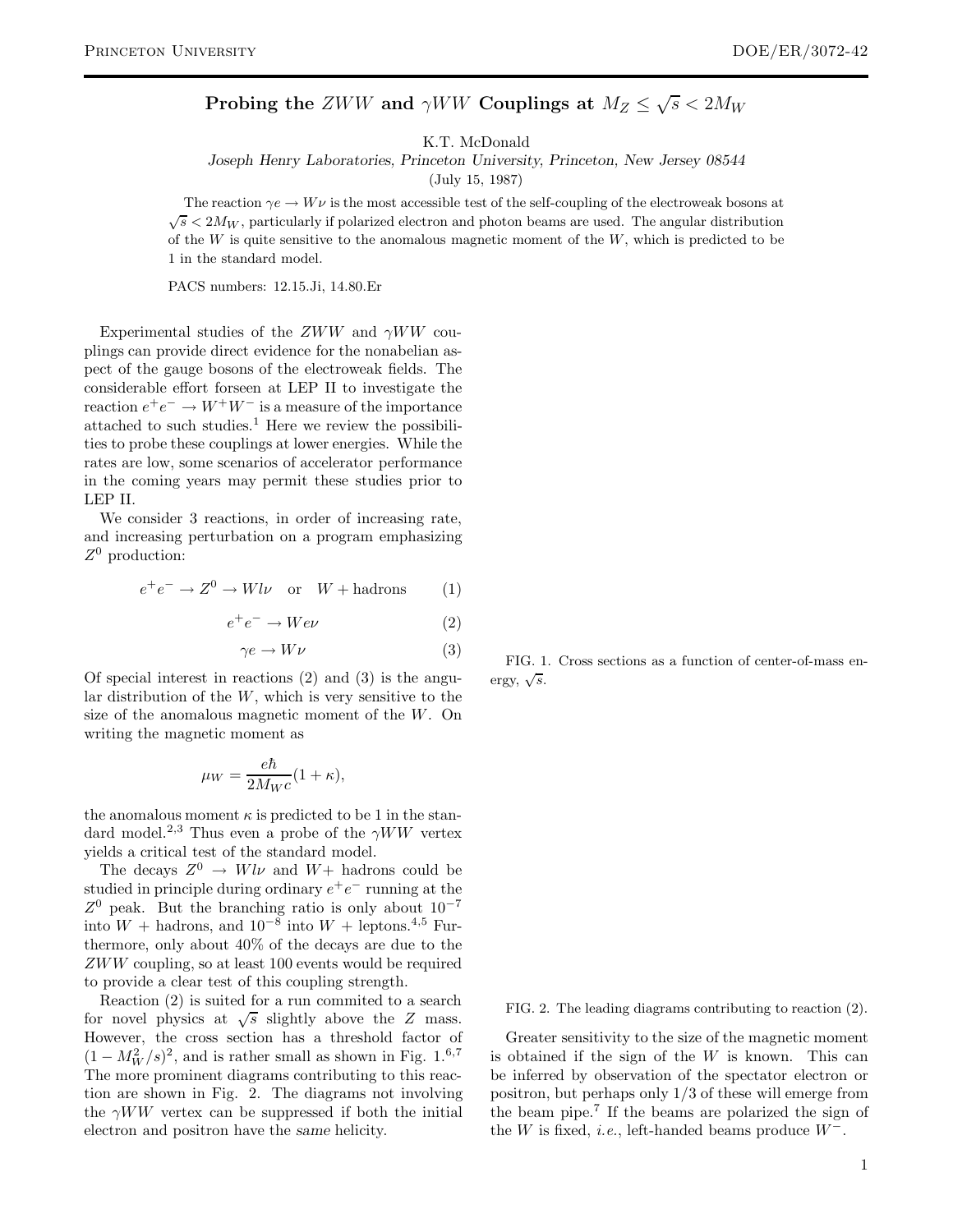The reaction  $e^+e^- \to W+$  hadrons has a cross section about 10 times that of  $e^+e^- \to W e \nu$ , but there is almost no contribution from the  $\gamma WW$  vertex.

Reaction (3),  $\gamma e \rightarrow W \nu$ , could only be studied in a dedicated run at the Stanford Linear Collider (SLC), where the photon beam would be produced by Compton backscatter of a 4-5 eV laser beam. Lasers are now avaiable of sufficient intensity to scatter 100% of, say, the positron beam, and could yield a luminosity for reaction (3) that is 20% of the e+e*<sup>−</sup>* luminosity. Dumping of the scattered positron beam requires some care as the energy spread is now 100%. The implementation of a photon beam at the SLC has been considered by Akerlof,<sup>8</sup> and by Ginzburg *et al.*<sup>8</sup>

The cross section for reaction (3) is also shown on Fig. 1 as a function of the center-of-mass energy of the  $\gamma e$  system.<sup>10,11</sup> The cross section is at least 100 times greater than that for  $e^+e^- \rightarrow W e \nu$  at the same  $\sqrt{s}$ , which more than compensates for the lower luminosity. Of the two diagrams contributing to reaction (3) (Fig. 3) the one not involving a  $\gamma WW$  vertex can be suppressed by the use of right-handed photons, whether or not the charged beams are polarized. Of course only left-handed electrons produce  $W$ 's, so the rate is doubled if the electron beam is so polarized. Furthermore, the yield of high-energy photons via Compton backscattering is greater when they are prepared with circular polarization,<sup>9</sup> leading to an additional factor of 1.5 in the rate.

FIG. 3. The diagrams contributing to reaction (3). Diagram (a) is absent for beams polarized as  $\gamma_R e_L$ .

It is useful to present an effective cross section for reaction (3) at a given value of  $\sqrt{s}$  of the  $e^+e^-$  colliding beams (curve nn of Fig. 1), by averaging the cross section shown by curve mm over the the spectrum of  $s_{\gamma e}$ obtained by backscattering a laser beam off the positron beam. For this we suppose the wavelength of the laser beam is 0.266  $\mu$ m (a freqeuncy-quadrupuled Nd:YAG laser), and that all of the positrons are scattered. For

 $\sqrt{s_{ee}}$  > 94 GeV reaction (3) is favored over reaction (2). Fig. 4 shows how the angular distribution of the  $W$  in reaction (3) depends on the size of its anomalous magnetic moment.10,<sup>12</sup> A small number of events will distinguish the favored  $\kappa = 1$  from  $\kappa = 0$  (no anomalous moment) or  $-1$  (no magnetic moment). The W's are predominantly produced in the direction of the photon beam.

FIG. 4. The angular distribution of the W with respect to the photon beam direction in reaction (3).

An important background to reaction (3) is

$$
\gamma e \to Z^0 e. \tag{4}
$$

The diagrams for this are those for Compton scattering but with the final-state photon replaced by the  $Z<sup>0</sup>$ . In the energy range of interest the cross section for reaction (4) is about 100 pb for unpolarized beams,  $11,13$  leading to the effective cross section shown by curve aa in Fig. 1. Although the  $Z^0$  is produced predominatly along the electron direction, the relatively large rate for reaction (4) would compromise a measurement of the angular distribution of reaction (3). However, the use of polarized beams,  $\gamma_R e_L$ , as favored for reaction (3), greatly suppressed reaction (4)...by how much???? Thus by manipulation of the beam polarization reaction (4) could first provide a calibration and then be turned off during the study of reaction (3).

If the SLC could run with 60-GeV beams and an  $e^+e^$ luminosity of 10<sup>31</sup> cm*−*<sup>2</sup>s*−*<sup>1</sup> about 30 events could be collected in 10 days. The event rate with 55-GeV beams is about  $1/2$  this, and about  $1/10$  in the case of  $50$ -GeV beams. Thus if the SLC exceeds its design parameters somewhat a dramatic test of the gauge boson couplings would be possible. The  $\gamma e$  intial state also offers distinctive signatures in new particles searches, many of which have been reviewed by Renard.<sup>13</sup>